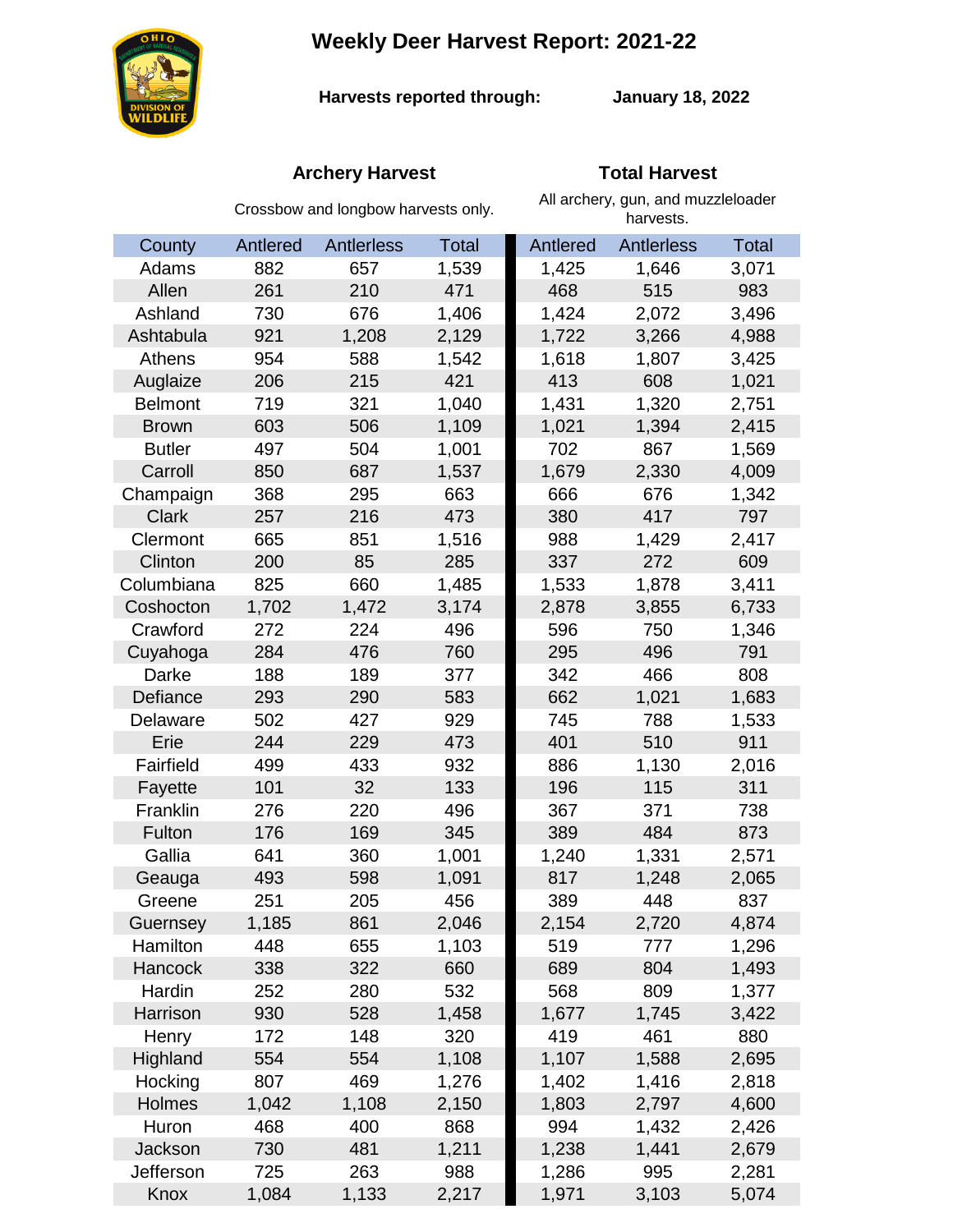**Weekly Deer Harvest Report: 2021-22**



**Harvests reported through:** 

**January 18, 2022**

## **Archery Harvest Total Harvest**

|               | Crossbow and longbow harvests only. |            |              | All archery, gun, and muzzleloader<br>harvests. |                   |              |
|---------------|-------------------------------------|------------|--------------|-------------------------------------------------|-------------------|--------------|
| County        | Antlered                            | Antlerless | <b>Total</b> | Antlered                                        | <b>Antlerless</b> | <b>Total</b> |
| Lake          | 260                                 | 374        | 634          | 336                                             | 520               | 856          |
| Lawrence      | 481                                 | 178        | 659          | 893                                             | 681               | 1,574        |
| Licking       | 1,333                               | 1,147      | 2,480        | 2,174                                           | 2,784             | 4,958        |
| Logan         | 470                                 | 541        | 1,011        | 840                                             | 1,290             | 2,130        |
| Lorain        | 593                                 | 550        | 1,143        | 969                                             | 1,259             | 2,228        |
| Lucas         | 197                                 | 261        | 458          | 262                                             | 338               | 600          |
| Madison       | 174                                 | 120        | 294          | 315                                             | 309               | 624          |
| Mahoning      | 563                                 | 515        | 1,078        | 852                                             | 1,118             | 1,970        |
| Marion        | 207                                 | 175        | 382          | 466                                             | 501               | 967          |
| Medina        | 641                                 | 728        | 1,369        | 1,010                                           | 1,411             | 2,421        |
| Meigs         | 806                                 | 553        | 1,359        | 1,478                                           | 1,832             | 3,310        |
| Mercer        | 175                                 | 211        | 386          | 378                                             | 544               | 922          |
| Miami         | 252                                 | 204        | 456          | 393                                             | 447               | 840          |
| Monroe        | 579                                 | 261        | 840          | 1,182                                           | 1,239             | 2,421        |
| Montgomery    | 252                                 | 302        | 554          | 345                                             | 475               | 820          |
| Morgan        | 759                                 | 476        | 1,235        | 1,386                                           | 1,767             | 3,153        |
| <b>Morrow</b> | 434                                 | 362        | 796          | 769                                             | 921               | 1,690        |
| Muskingum     | 1,406                               | 792        | 2,198        | 2,453                                           | 2,658             | 5,111        |
| Noble         | 768                                 | 515        | 1,283        | 1,359                                           | 1,729             | 3,088        |
| Ottawa        | 140                                 | 139        | 279          | 231                                             | 296               | 527          |
| Paulding      | 208                                 | 234        | 442          | 511                                             | 730               | 1,241        |
| Perry         | 680                                 | 430        | 1,110        | 1,235                                           | 1,414             | 2,649        |
| Pickaway      | 171                                 | 106        | 277          | 359                                             | 295               | 654          |
| <b>Pike</b>   | 567                                 | 376        | 943          | 912                                             | 906               | 1,818        |
| Portage       | 682                                 | 685        | 1,367        | 1,075                                           | 1,431             | 2,506        |
| Preble        | 293                                 | 238        | 531          | 488                                             | 541               | 1,029        |
| Putnam        | 202                                 | 162        | 364          | 401                                             | 452               | 853          |
| Richland      | 890                                 | 821        | 1,711        | 1,525                                           | 2,095             | 3,620        |
| Ross          | 805                                 | 580        | 1,385        | 1,409                                           | 1,554             | 2,963        |
| Sandusky      | 259                                 | 254        | 513          | 426                                             | 538               | 964          |
| Scioto        | 608                                 | 416        | 1,024        | 967                                             | 1,083             | 2,050        |
| Seneca        | 404                                 | 364        | 768          | 851                                             | 1,157             | 2,008        |
| Shelby        | 221                                 | 264        | 485          | 426                                             | 642               | 1,068        |
| <b>Stark</b>  | 832                                 | 805        | 1,637        | 1,289                                           | 1,703             | 2,992        |
| Summit        | 602                                 | 694        | 1,296        | 710                                             | 858               | 1,568        |
| Trumbull      | 860                                 | 1,115      | 1,975        | 1,425                                           | 2,344             | 3,769        |
| Tuscarawas    | 1,382                               | 1,204      | 2,586        | 2,517                                           | 3,388             | 5,905        |
| Union         | 280                                 | 275        | 555          | 498                                             | 597               | 1,095        |
| Van Wert      | 130                                 | 105        | 235          | 294                                             | 292               | 586          |
| Vinton        | 678                                 | 379        | 1,057        | 1,162                                           | 1,213             | 2,375        |
| Warren        | 362                                 | 338        | 700          | 558                                             | 622               | 1,180        |
| Washington    | 846                                 | 371        | 1,217        | 1,654                                           | 1,636             | 3,290        |